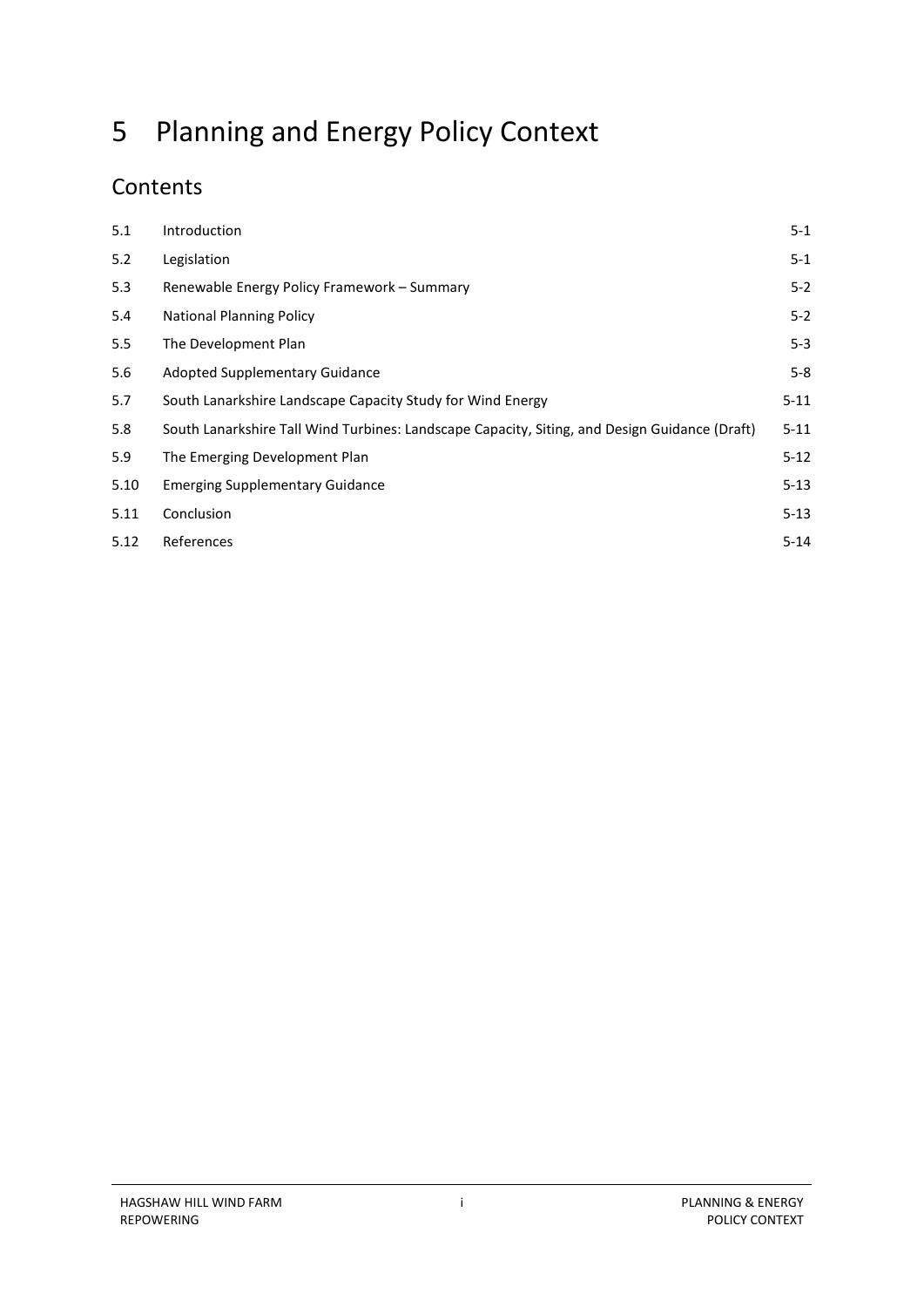This page is intentionally blank.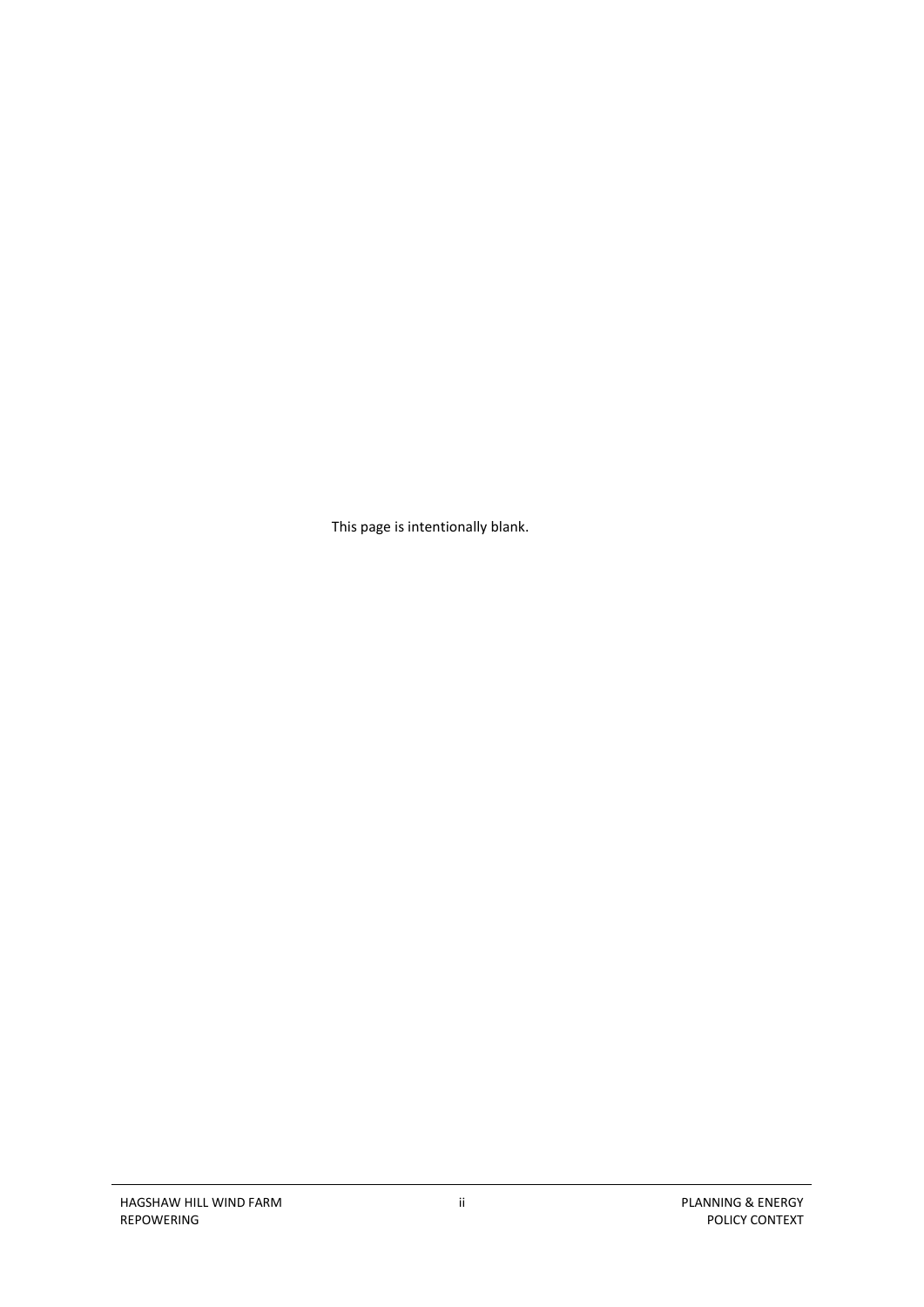# 5 Planning and Energy Policy Context

### <span id="page-2-0"></span>5.1 Introduction

5.1.1 This chapter describes the legislative and policy background to the application. The legislative basis for a decision by Scottish Ministers is set out and reference made to energy policy and planning policy at both a national and local level. It also identifies other matters that would be material to the decision by Scottish Ministers on the application. This chapter does not assess the accordance of the Proposed Development against planning policy: a separate Planning Statement has been prepared to support the application and should be referred to for a detailed planning policy appraisal.

### <span id="page-2-1"></span>5.2 Legislation

#### *The Electricity Act 1989*

- 5.2.1 Section 36 of the Electricity Act 1989 provides that a generating station with a capacity in excess of 50 MW shall not be constructed, extended or operated except in accordance with a consent granted by the Scottish Ministers.
- 5.2.2 Paragraph 3(2) of Schedule 9 of the Act requires the Scottish Ministers, in considering any relevant proposals for which their consent is required under Section 36, to have regard to:
	- $\blacksquare$  the desirability of the matters mentioned in paragraph 3(1)(a) of the Schedule; and
	- the extent to which the person by whom the proposals were formulated has complied with his duty.
- 5.2.3 The matters mentioned in paragraph 3(1)(a) are: the desirability of preserving natural beauty, conserving flora, fauna and geological or physiographical features of special interest and of protecting sites, buildings, and objects of architectural, historical, or archaeological interest.
- 5.2.4 The duty under paragraph 3(1)(b) requires the person who formulated the proposals to do what they reasonably can to mitigate any effect that the proposals would have on the natural beauty of the countryside or on any such flora, fauna, features, sites, buildings or objects. Sub-paragraph 1 can be relevant to an applicant if they hold a Licence at the date a Section 36 application is made.
- 5.2.5 Paragraph 3(3) of Schedule 9 stipulates a further requirement to seek to avoid as far as possible, causing injuries to fisheries or to the stock of fish in any waters.
- 5.2.6 The Act does not say that these are the only matters to be taken into account. Scottish Ministers will take into account other matters which would be material to their decision. These will include: national energy policy, national and local planning policy as well as the full scope of the environmental information submitted with the application.

#### *The Town and Country Planning (Scotland) Act 1997*

- 5.2.7 The principal planning statute in Scotland is the Town and Country Planning Act (Scotland) 1997 (the Planning Act) as amended by The Planning etc. (Scotland) Act 2006.
- 5.2.8 Section 57 of the Planning Act addresses development with Government authorisation. Section 57(2) states that: *"On granting or varying a consent under section 36 or 37 of the Electricity Act 1989, the Scottish Ministers may give a direction for planning permission to be deemed to be granted, subject to such conditions (if any) as may be specified in the direction, for – (a) so much of the operation or change of use to which the consent relates as constitutes development; (b) any development ancillary to the operational change of use to which the consent relates".*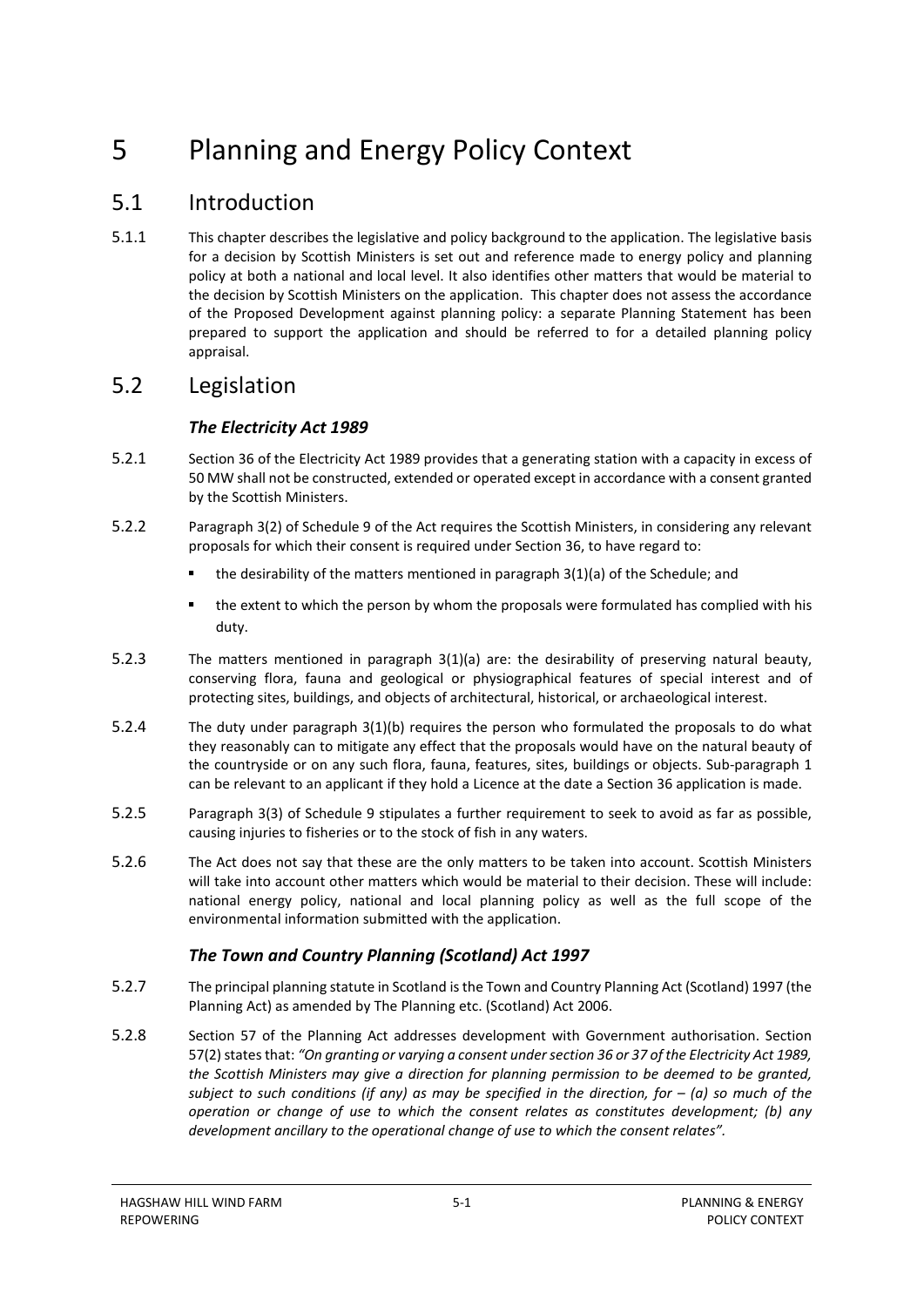5.2.9 As an application under the Electricity Act, the duty under Section 25 of the Planning Act, to determine the application in accordance with the provisions of the Development Plan unless material considerations indicate otherwise, does not apply. The Development Plan is however a relevant and important consideration.

### <span id="page-3-0"></span>5.3 Renewable Energy Policy Framework – Summary

- 5.3.1 In recent years, European, United Kingdom (UK) and Scottish Government policies have focussed increasingly on concerns about climate change. Each tier of Government has developed targets, policies, and actions to achieve the goal of halting climate change.
- 5.3.2 The targets set for the UK by the European Commission under the EU Renewables Directive (2009/28/EC) include a 16% reduction in UK greenhouse gas emissions by 2020 and for 15% of all energy consumed in the UK to come from renewable resources by 2020.
- 5.3.3 The UK Government retains responsibility for the overall direction of energy policy, although some elements are devolved to the Scottish Government. The UK Government has published a series of policy documents setting out how the European targets can be achieved. Onshore wind generation, located in Scotland, is identified as an important component to achieve these various goals.
- 5.3.4 The Scottish Government has published a number of policy documents and its own targets. The Climate Change (Scotland) Act 2009 provides the statutory framework for greenhouse gas emissions reductions in Scotland. The 2009 Act requires reductions in greenhouse gas emissions of 42% by 2020 and 80% by 2050, and also provides for annual targets to be set.
- 5.3.5 The most relevant policy documents published by the Scottish Government include:
	- The 2020 Routemap for Renewable Energy in Scotland (2011) and as updated in 2013 and in 2015; and the
	- **The Electricity Generation Policy Statement 2013.**
- 5.3.6 In December 2017 the Scottish Government published two energy policy documents following a period of consultation, namely:
	- the Scottish Energy Strategy 'The Future of Energy in Scotland'; and
	- the Onshore Wind Policy Statement.
- 5.3.7 The Climate Change Plan was published in February 2018 and updated Scotland's greenhouse gas emission targets. Together, these policy documents represent the Government's intended energy and climate change strategy for the period to 2050. Detailed reference to the renewable energy policy context is provided in the Planning Statement.

### <span id="page-3-1"></span>5.4 National Planning Policy

#### *Scotland's Third National Planning Framework (NPF3)*

- 5.4.1 NPF3 is a long-term strategy for Scotland. It is the spatial expression of the Scottish Government's Economic Strategy, and of plans for development and investment in infrastructure.
- 5.4.2 Part of the vision is of Scotland as a low carbon place, where the opportunities arising from the ambition to be a world leader in low carbon energy generation have been seized. NPF3 is informed by, and aims to help achieve, the Scottish Government's climate change and renewable energy targets.
- 5.4.3 NPF3 acknowledges that the energy sector accounts for a significant share of the country's greenhouse gas emissions, and that addressing this requires capitalising on Scotland's outstanding natural advantages, including its significant wind resource. NPF3 makes it clear that onshore wind will continue to play a significant role in de-carbonising the energy sector and diversifying energy supply.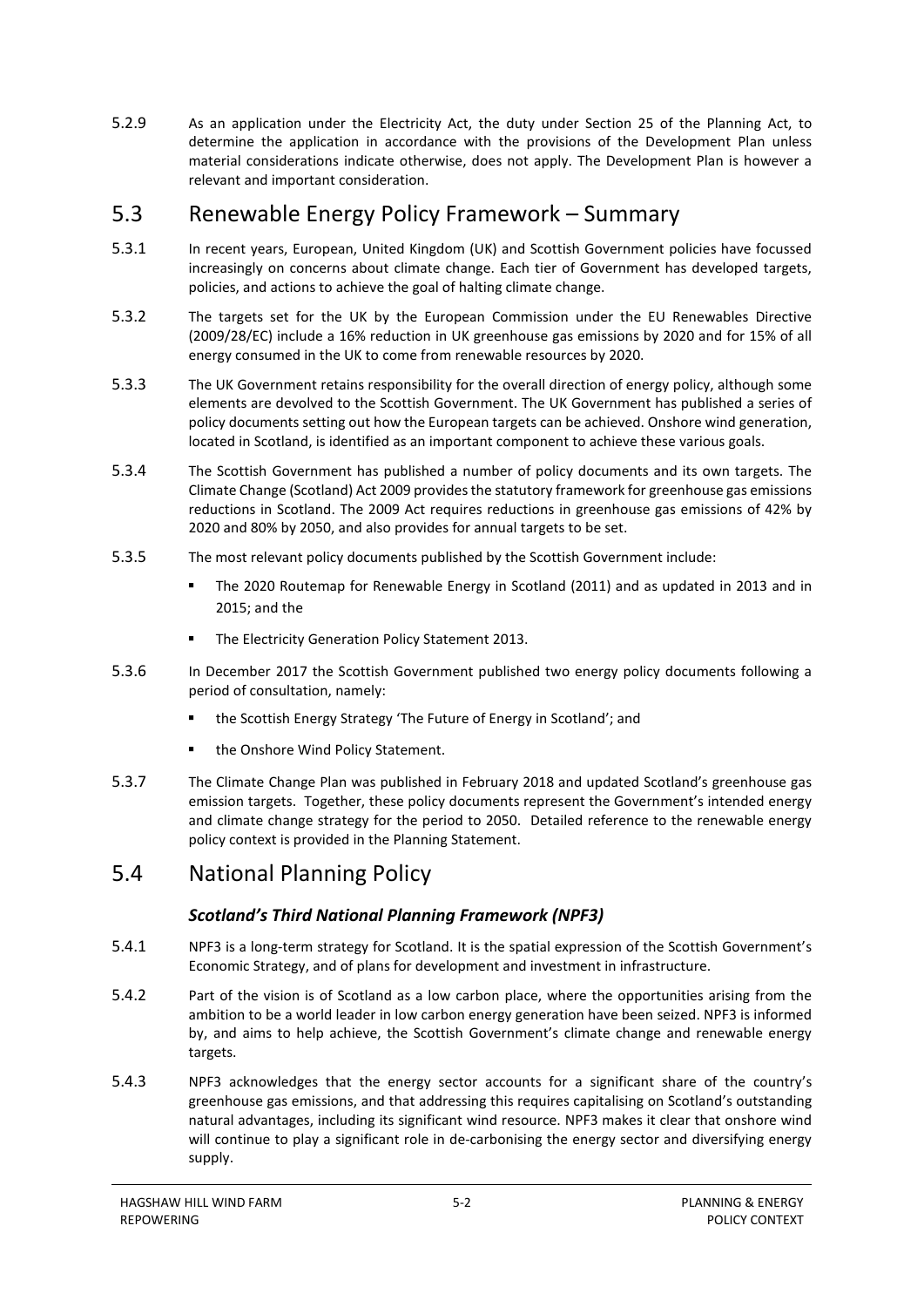#### *Scottish Planning Policy (SPP)*

- 5.4.4 SPP is Scottish Government policy on how nationally important land use planning matters should be addressed.
- 5.4.5 It introduces a presumption in favour of development which contributes to sustainable development. Decisions are to be guided by a number of listed principles. These include making efficient use of existing infrastructure, supporting the delivery of new energy infrastructure, supporting climate change mitigation and protecting natural heritage, landscape and the wider environment.
- 5.4.6 In support of the outcome of making Scotland a low carbon place, the planning system should support the change to a low carbon economy, including deriving the equivalent of 100% of electricity demand from renewable sources by 2020. It should support the development of electricity generation from a diverse range of renewable sources. It should guide development to appropriate locations and advise on the issues that would be taken into account when specific proposals are being assessed.
- 5.4.7 SPP requires planning authorities to set out in their development plan a Spatial Framework identifying those areas that are likely to be the most appropriate for wind farms. Table 1 of SPP shows the approach to be followed. Group 1 applies to areas where wind farms will not be acceptable. Group 2 applies to areas of significant protection. Group 3 applies to areas with potential for wind farm development, where it is likely to be acceptable subject to detailed consideration against identified policy criteria. A list of likely considerations for development proposals is provided at paragraph 169. Wind farms should be sited and designed so that impacts are minimised and to protect an acceptable level of amenity for adjacent communities.
- 5.4.8 More generally, the siting and design of development should take account of local landscape character. Decisions should take account of potential effects on landscapes and the natural and water environment, including cumulative effects. Applicants should seek to minimise adverse impacts through careful planning and design.

#### **Scottish Government Guidance for Onshore Wind Turbines**

- 5.4.9 The Government's 'Onshore Wind Turbines' guidance is part of a suite of web-based advice on renewable energy. The list of 'Typical Planning Considerations in Determining Planning Applications for Onshore Wind Turbines' is similar to that in SPP. The Guidance is dated May 2014.
- 5.4.10 In December 2014, the Scottish Government released a document answering questions in relation to the SPP and Onshore Wind Turbines. The answers provided relate to the following topics: landscape capacity assessment; Spatial Frameworks; separation distances; areas of strategic capacity; cumulative impacts; the life span of wind farms; wild land; scenic routes; and the carbon calculator.

### <span id="page-4-0"></span>5.5 The Development Plan

- 5.5.1 The statutory Development Plan for the Proposed Development is the South Lanarkshire Local Development Plan (the LDP), adopted on 29 June 2015 and its associated Supplementary Guidance (SG).
- 5.5.2 The development plan policies of most relevance are detailed below on a topic basis reflecting the EIA topics. A comprehensive assessment against the Development Plan is provided separately within the Planning Statement.
- 5.5.3 Relevant LDP policies include the following, which are referenced below:
	- **Policy 1: Spatial Strategy;**
	- Policy 2: Climate Change;
	- **Policy 3: Green Belt and Rural Area;**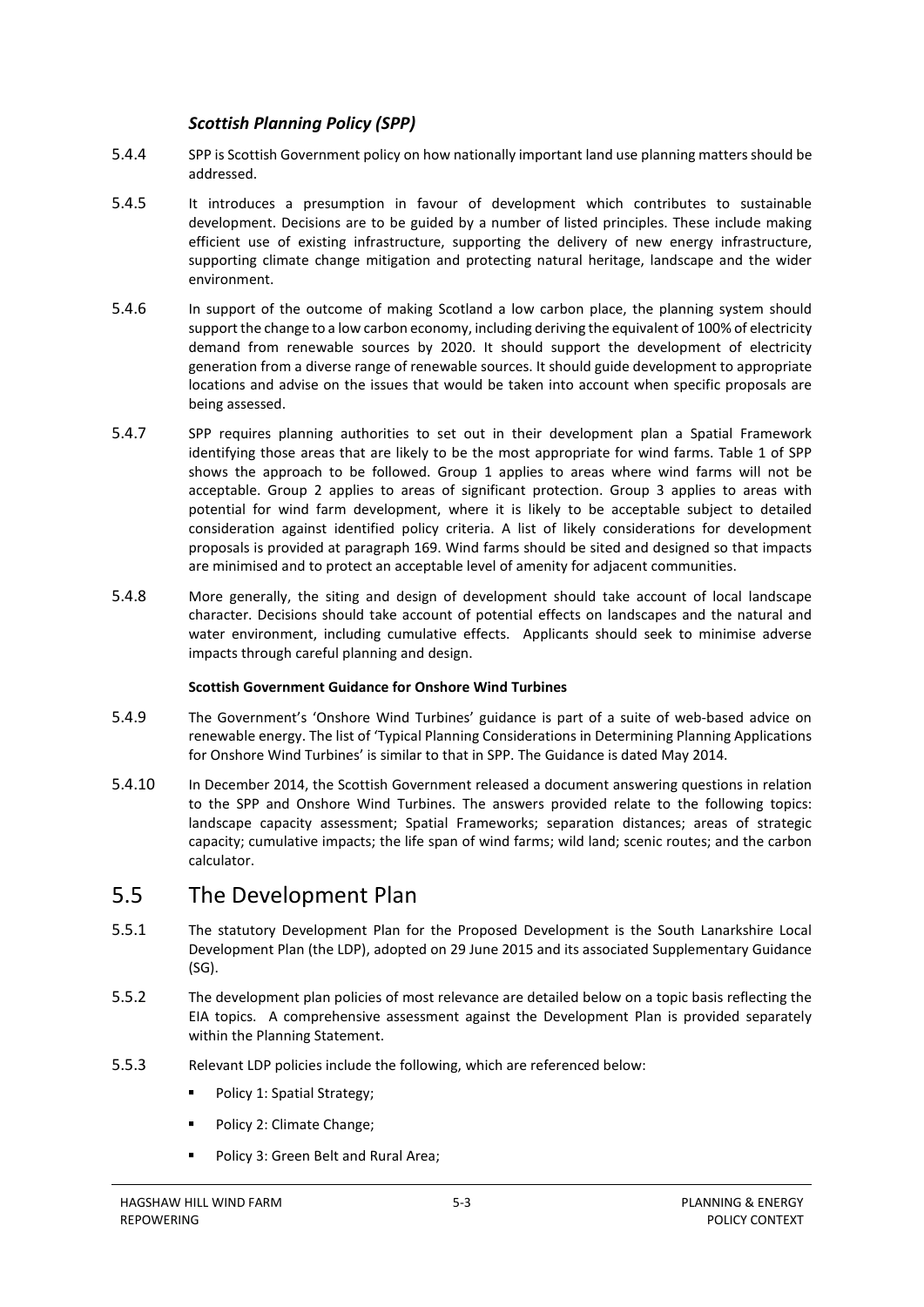- **Policy 4: Development Management and Placemaking;**
- Policy 11: Economic Development and Regeneration;
- **Policy 14: Green Network and Greenspace:**
- **Policy 15: Natural and Historic Environment;**
- **Policy 16: Travel and Transport;**
- **Policy 17: Water Environment and Flooding;**
- Policy 19: Renewable Energy.

#### *General Policy Considerations*

- 5.5.4 The LDP includes overarching policies that set out the key considerations that need to be taken into account when assessing development proposals.
- 5.5.5 The key aim of the LDP is "*to ensure that future development takes place in a sustainable way, whilst recognising the need for economic growth and regeneration*".
- 5.5.6 The overall strategic vision is *"to promote the continued growth and regeneration of South Lanarkshire by seeking sustainable economic and social development within a low carbon economy whilst protecting and enhancing the environment*" (pg. 8).
- 5.5.7 **Policy 1: Spatial Strategy** is an overarching policy and states that:

*"The South Lanarkshire Local Development Plan will encourage sustainable economic growth and regeneration, protect, and enhance the built and natural environment and move towards a low carbon economy by:*

- *Supporting regeneration activities and maximising regeneration and local economic benefits.*
- *Delivery of the development proposals identified in Table 3.1 and Appendix 3.*

*Development that accords with and supports the policies and proposals in the development plan and supplementary guidance."*

5.5.8 Policy 1 provides that development should maximise the use of existing infrastructure and transport links. Specifically, the LDP supports renewable energy development in locations with landscape and infrastructure capacity. In addition, development should enhance and safeguard the environment; protecting areas of natural or built heritage, pursuing redevelopment of appropriate brownfield sites in the countryside and safeguarding green networks.

#### 5.5.9 **Policy 4: Development Management and Placemaking** states that:

*"all development proposals will require to take account of and be integrated with the local context and built form."* 

- 5.5.10 The LDP notes that development should not have any significant adverse impacts on local communities and where appropriate should enhance the environment. In addition, the six qualities of placemaking should be addressed; Distinctive; Safe and pleasant; Easy to move around; Welcoming; Adaptable; and Resource efficient.
- 5.5.11 Policy 4 states that when assessing development proposals, in addition to the relevant policies within the LDP and SG, the Council will consider the following points,
	- *i. "There is no significant adverse impact on adjacent buildings or streetscape in terms of layout, scale, massing, design, external materials, or amenity;*
	- *ii. There is no significant adverse impact on landscape character, built heritage, habitats, or species including Natura 2000 sites, biodiversity, and Protected Species nor on amenity as a result of light, noise, odours, dust or particulates;*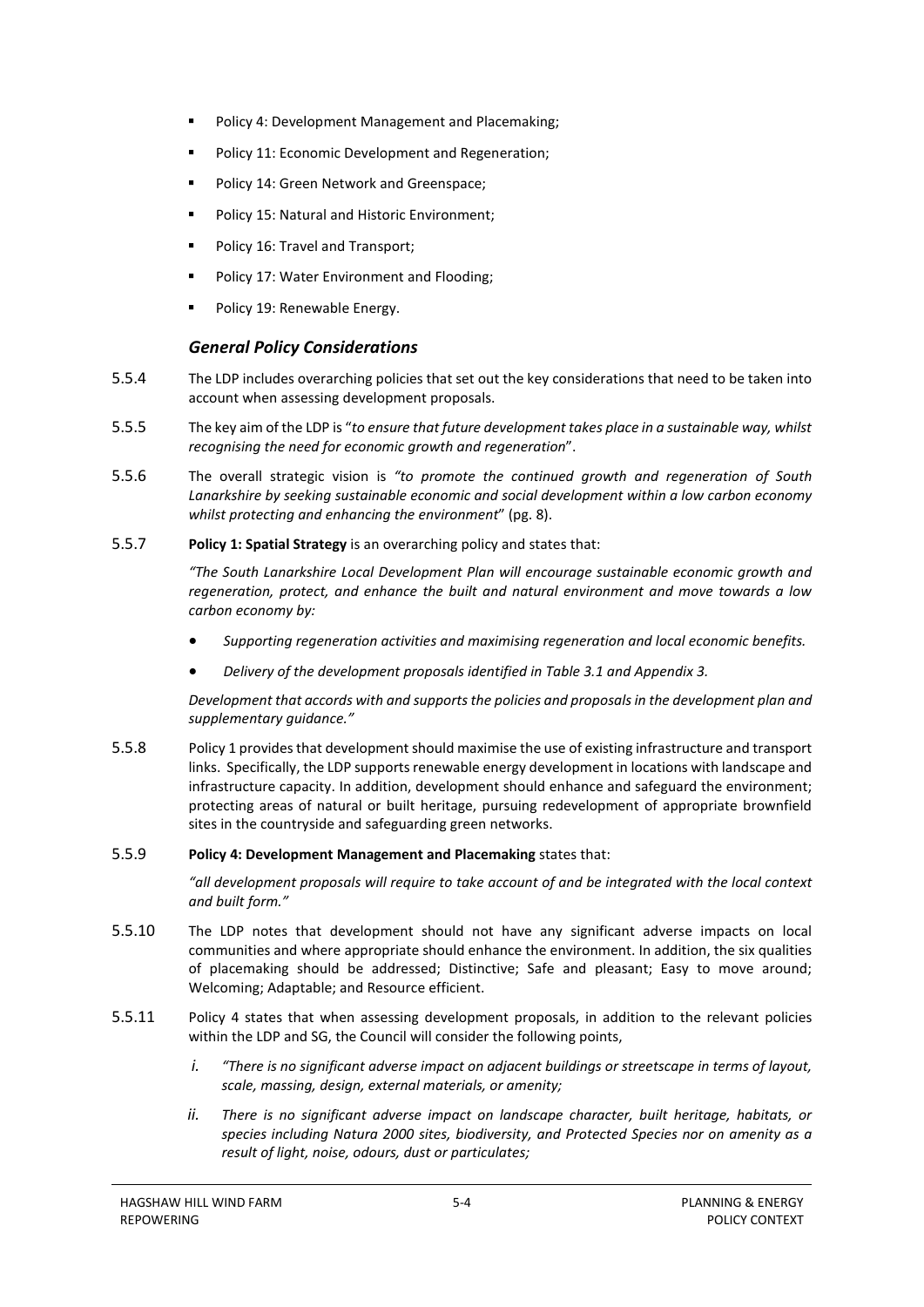- *iii. The proposed development is accessible for all, provides suitable access and parking, encourages active travel, and has no adverse implications for public safety;*
- *iv. The proposal includes appropriate integrated and accessible infrastructure, open space, green infrastructure, and landscape provision;*
- *v. Sustainability issues are addressed through energy efficient design, layout, site orientation and building practices;*
- *vi. The development does not result in any significant adverse impact on the water environment as required by the Water Framework Directive and related regulations and as appropriate, mitigation to minimise any adverse effects is provided,*
- *vii. There are no significant adverse effects on air quality (particularly in and around Air Quality Management Areas), or on water or soil quality, and, as appropriate, mitigation to minimise any adverse effects is provided; and*
- *viii. Risks to new development from unstable land resulting from past mining activities are fully assessed and, where necessary, mitigated prior to development."*

#### *Renewable Energy*

- 5.5.12 **Policy 19: Renewable Energy** notes that applications for renewable energy infrastructure development will be supported by the Council subject to an assessment against principles set out in SPP (2014). Renewable energy proposals should comply with considerations outlined in SPP paragraph 169, and in relation to onshore wind development, proposals should meet the in terms within Table 1: Spatial Frameworks.
- 5.5.13 Supplementary Guidance 10 Renewable Energy has been produced in accordance with SPP (2014), which contains the spatial framework for onshore wind energy, and sets detailed policy considerations against which all proposals for renewable energy infrastructure development will be assessed. This is further referenced below.
- 5.5.14 **Policy 2 Climate Change** states that:

*"Proposals for new development must seek to minimise and mitigate against the effects of climate change by:*

- *i. Being sustainably located;*
- *ii. Maximising the reuse of vacant and derelict land;*
- *iii. Utilising renewable energy sources;*
- *iv. Being designed to be as carbon neutral as possible;*
- *v. Using, where appropriate low and zero carbon energy generating technologies, that reduce predicted carbon dioxide emissions to meet current building standards within new buildings;*
- *vi. Avoiding areas of medium to high flood risk;*
- *vii. Having no significant adverse impacts on the water and soil environment, air quality, biodiversity and green networks;*
- *viii. Ensuring new development includes opportunities for active travel routes and provisions for public transport and for the creation and enhancement of green networks;*
- *ix. Proving electric vehicle recharging infrastructure in new developments to encourage the adoption of low carbon vehicles; and*
- *x. Minimising waste.*

*Development proposals must also accord with other relevant policies and proposals in the development plan and other appropriate supplementary guidance."*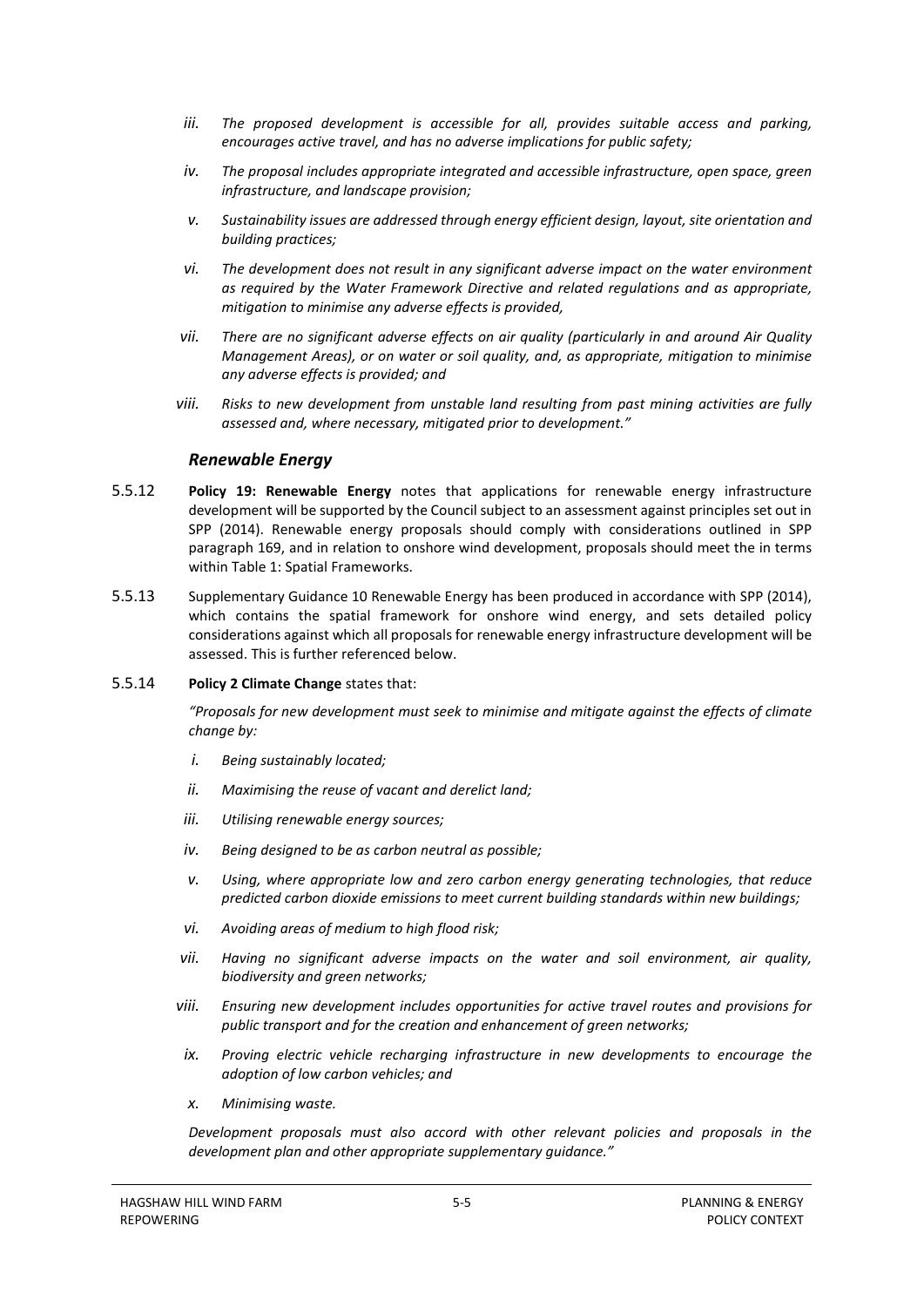- 5.5.15 The LDP actively supports development proposals that will help to meet the Scottish Government's target of generating 100% of Scotland's electricity demand from renewable resources by 2020. The policy requirements of meeting these targets are outlined further within Policy 19 Renewable Energy and SG.
- 5.5.16 The vision, themes, objectives, and spatial strategy of the plan recognise the need for new development to respond and adapt to the challenges of climate change whilst pursing growth and regeneration.

#### *Landscape and Visual Amenity*

- 5.5.17 In relation to landscape and visual amenity, **Policy 4: Development Management and Placemaking** states that development proposals should have no significant adverse impact on landscape character or on amenity as a result of light, noise, odours, dust or particulates. In addition, where relevant, development proposals should include appropriate integrated and accessible open space, green infrastructure, and landscape provision.
- 5.5.18 The LDP notes the expanse of the Green Belt in South Lanarkshire which is a national, strategic, and local resource. Beyond the Green Belt the remainder of the area is more rural with a dispersed settlement pattern. The plan aims to direct development (where possible) towards existing communities and to control development in the Green Belt to ensure there is no adverse impact on the environment, local services, or infrastructure.
- 5.5.19 **Policy 3: Green Belt and Rural Area** notes that the Green Belt and rural area functions primarily for agriculture, forestry, recreation, and other uses appropriate to the countryside.
- 5.5.20 Policy 3 provides that development will be expected to be accommodated within existing settlements identified on the proposals map, unless the following circumstances are demonstrated:
	- *i. "Where it is demonstrated that there is a specific locational requirement and established need for a proposal;*
	- *ii. The proposal involves the redevelopment of derelict or redundant land and buildings where significant environmental improvements can be shown;*
	- *iii. The proposal is for conversion of traditional buildings and those of a local vernacular;*
	- *iv. The proposal is for limited development within clearly identifiable infill, gap sites and existing building groups;*
	- *v. The proposal is for extension of existing premises or uses providing it is of a suitable scale and design. Any new built form should be ancillary to the main use."*
- 5.5.21 Policy 3 states that, *"In both the Green Belt and Rural Area, isolated and sporadic development will not be supported.*"
- 5.5.22 The LDP also recognises the importance of the green network and greenspace in delivering a range of benefits. **Policy 14: Green Network and Greenspace** states that development proposals should safeguard the local green network whilst contributing towards placemaking, mitigating greenhouse gases through carbon storage, supporting biodiversity, enhancing health and quality of life, providing food storage and areas of leisure activity.

#### *Hydrology, Hydrogeology, Geology, Peat, and Contaminated Land*

5.5.23 The LDP states that the water environment comprises groundwater, surface water, watercourses, the associated riparian zone, watercourse catchments and wetland networks. The LDP aims to protect and enhance the water environment and to prevent development taking place on the floodplain or where it would impact on its function. The water environment plays an important role in biodiversity, supporting wildlife including protected species, recreational and leisure uses, and tourism.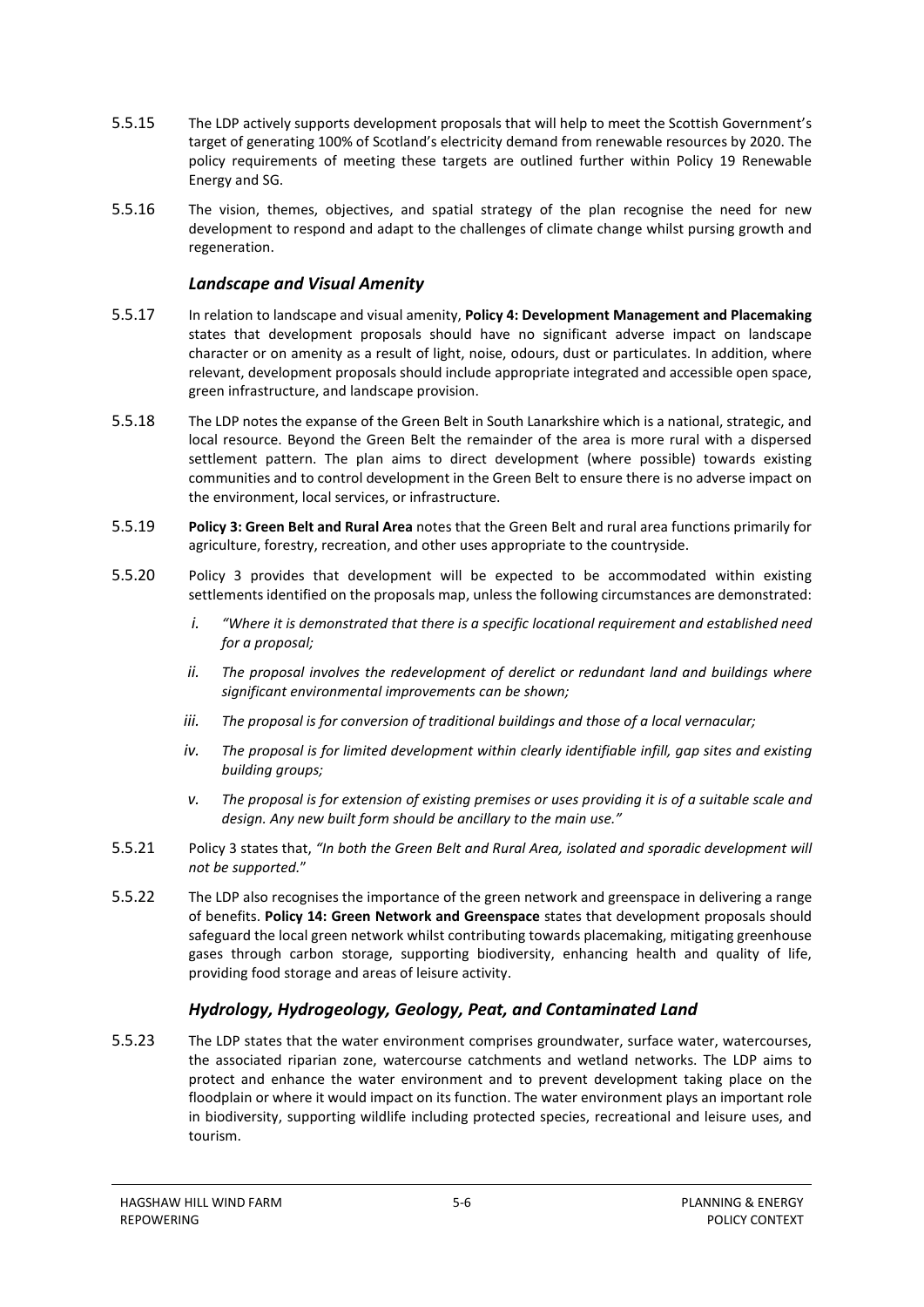#### 5.5.24 **Policy 17: Water Environment and Flooding** states that:

*"Any development proposals which will have a significant adverse impact on the water environment will not be permitted."* 

- 5.5.25 In determining proposals, consideration will be given to water levels, flows, quality, features, flood risk and biodiversity within the water environment. The use of buffers and no development zones will be introduced to protect riparian zones.
- 5.5.26 In relation to flooding, policy 17, states that the avoidance principle of flood risk management set out in SPP must be met. Development proposals will not be accepted within the functional floodplain except where a specific location is required for operational reasons and appropriate mitigation measures are undertaken. Sites where flood risk may be an issue will be required to produce a local flood risk management assessment.

#### *Ecology and Ornithology*

- 5.5.27 The protection and enhancement of the natural environment is a key objective of the LDP. South Lanarkshire contains a diverse range of natural resources with large areas of the region afforded statutory protection at the international and national level through a number of designations.
- 5.5.28 **Policy 15 Natural and Historic Environment** identifies a hierarchy of natural designations where different degrees of protection will be required based on international, national, and local interests. The council will seek to protect natural sites and features from adverse impacts resulting from development including any cumulative impacts.
- 5.5.29 With regard to international designations, Policy 15 states that:

*"development which could affect Special Protection Areas and Special Areas of Conservation will only*  be permitted where an appropriate assessment of the proposal demonstrates that it will not *adversely affect the integrity of the site following implementation of any mitigation measures."*

5.5.30 The LDP also recognises the importance of the green network and greenspace in delivering ecological benefits. **Policy 14: Green Network and Greenspace** states that development proposals should safeguard the local green network whilst contributing towards supporting biodiversity.

#### *Cultural Heritage*

- 5.5.31 **Policy 15: Natural and Historic Environment** identifies a hierarchy of historic designations where different degrees of protection will be required. The Council will seek to protect historic sites and features from adverse impacts resulting from development including cumulative impacts.
- 5.5.32 Category 1 sites contain historic designations of international importance. Within South Lanarkshire, the Council will seek to protect and preserve the Outstanding Universal Value of New Lanark World Heritage Site. Development proposals impacting the site and its setting will be assessed against detailed policy within the SG.
- 5.5.33 Category 2 sites contain historic designations of national importance. Policy 15 notes that within these areas, development will only be permitted where the objectives of the designation and overall integrity of the area are not compromised following the implementation of mitigation measures. In addition, any significant adverse impacts must be clearly outweighed by social or economic benefits of national importance. Category 2 historic designations include scheduled monuments, Category A Listed Buildings, Inventory of Historic Battlefields and Inventory of Gardens and Designed Landscapes.
- 5.5.34 Category 3 sites contain historic designations of local importance. Within these areas, development will only be permitted where there is no significant adverse impact on the protected resource following mitigation measures being implemented.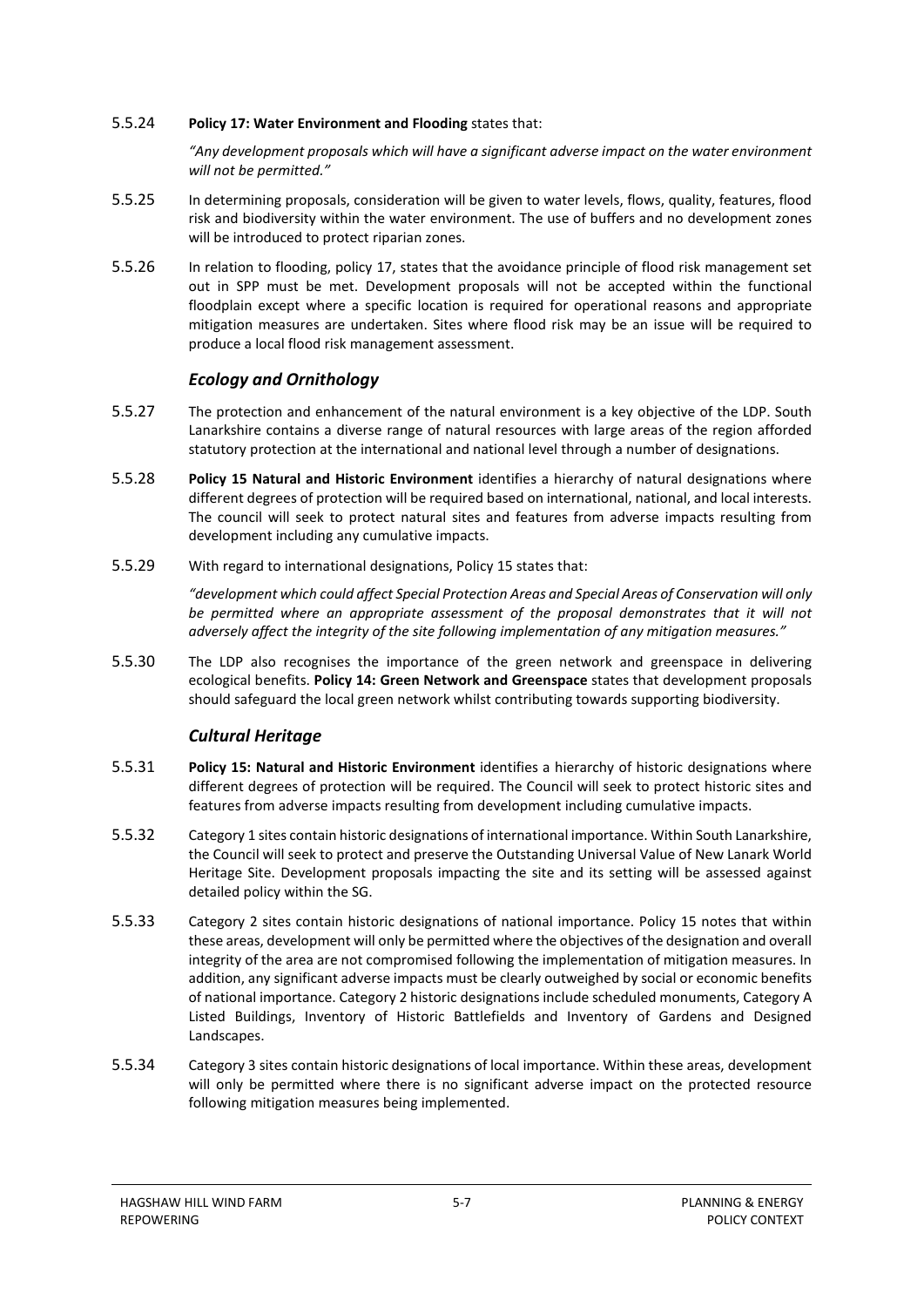#### *Noise*

5.5.35 Noise is specifically referred to in **Policy 4: Development Management and Placemaking**. The policy states that when assessing proposals, the Council will ensure that there is no significant adverse impact on landscape character, built heritage, habitats or species, biodiversity and protected species nor on amenity as a result of noise.

#### *Access, Traffic, and Transport*

#### 5.5.36 **Policy 16: Travel and Transport** states that:

*"New development proposals must consider, and where appropriate, mitigate the resulting impacts of traffic growth, particularly development related traffic, and have regard to the need to reduce the effects of greenhouse gas emissions and at the same time, support and facilitate economic recovery, regeneration and sustainable growth."*

5.5.37 Policy 16 also supports the development of walking, cycling and public transport networks, and the safeguarding of existing routes. In addition to relevant policies and SG, proposals must conform to the Local Transport Strategy, Core Path Plan, and the Council Guidelines for Development Roads.

#### *Socio-economics (including recreation and tourism)*

5.5.38 The LDP identifies tourism as an important sector within the South Lanarkshire economy. The location of South Lanarkshire on the edge of the Central Belt, key major transport links and the high quality historic and natural environment give the area a large potential tourist market. The LDP seeks to encourage sustainable tourism development in appropriate locations, whilst promoting existing attractions and protecting these from inappropriate development activity.

#### 5.5.39 **Policy 11: Economic Development and Regeneration** states that:

*"The council will support activities that maximise economic development and regeneration particularly through implementation of the policies within the LDP and proposals listed in Appendix 3. The LDP prioritises development that will deliver physical and community regeneration and positively contribute to the local economy."*

### <span id="page-9-0"></span>5.6 Adopted Supplementary Guidance

- 5.6.1 Many of the LDP policies referred to above are supported by Supplementary Guidance (SG). The SG of most relevance is referred to in **Policy 19: Renewable Energy**, where it is noted that further detailed policy and guidance on assessing the acceptability of any proposed wind energy development is provided in **Supplementary Guidance 10 Renewable Energy**.
- 5.6.2 **SG 10 Renewable Energy** was adopted in 2015. Due to the timing of the LDP preparation and the publication of SPP, the LDP sets out the basis of the spatial framework approach for wind energy, whilst the SG provides the detail of the spatial framework within South Lanarkshire and sets out policy considerations against which all proposals for renewable energy infrastructure will be assessed.
- 5.6.3 The SG adopted in 2015 remains the current extant SG as part of the Development Plan. However, a new draft is coming forward together with the emerging LDP2 which is outlined below.
- 5.6.4 The SG is a detailed document covering the following chapters: policy context; wind energy context; spatial framework for wind energy; renewable energy developments; development management considerations; and an assessment checklist and monitoring and review section. The SG sets out, in accordance with SPP, the criteria that will be considered in deciding all applications for wind farms of different scales and a spatial strategy identifying areas that are most appropriate for wind farms as a guide for developers and communities. Within South Lanarkshire, the minimum scale of onshore wind development that the spatial framework will apply to is turbines of 15 m or greater in height.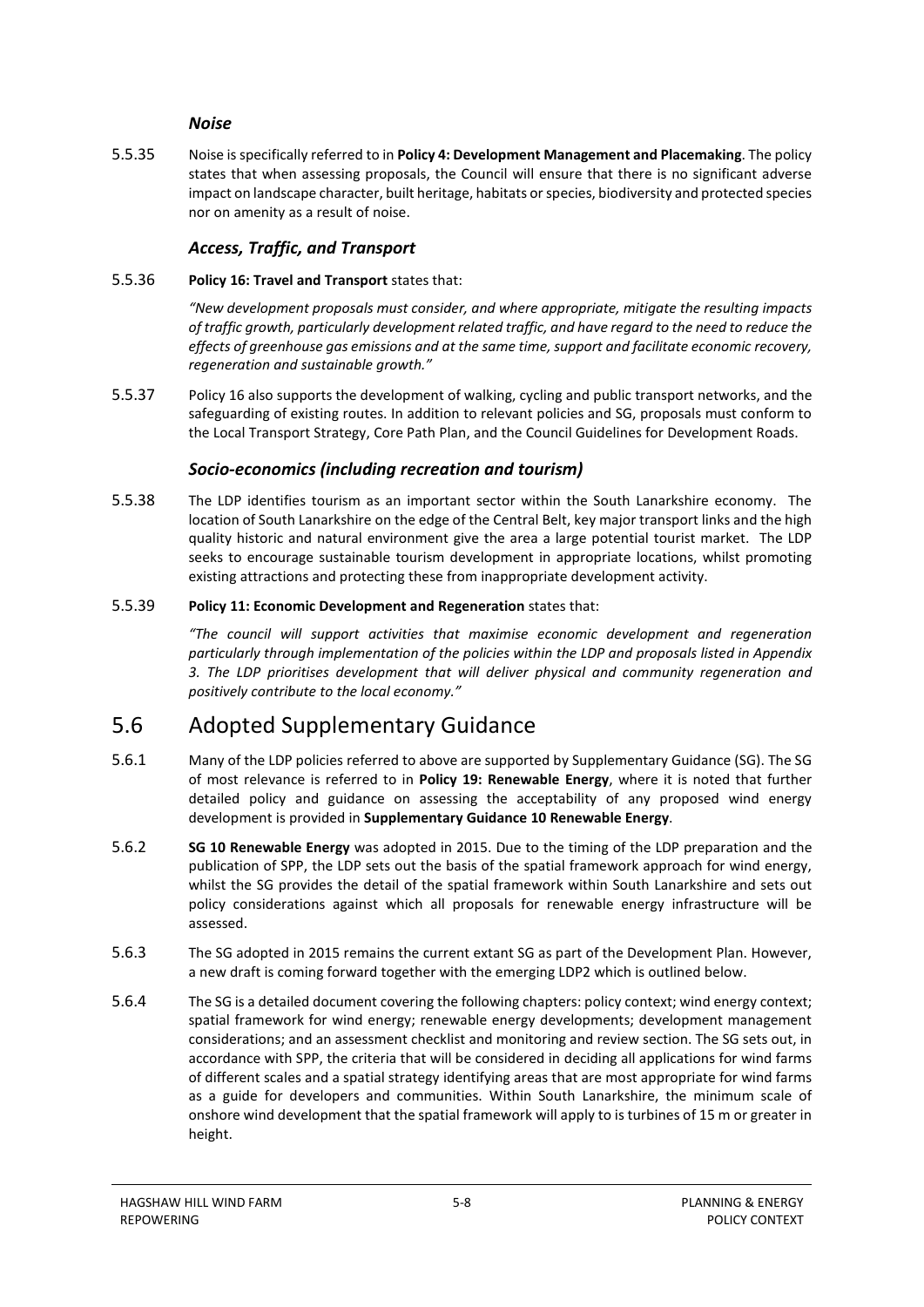- 5.6.5 The SG recognises that wind farms with a capacity below 50 MW will be determined under planning legislation. Applications for wind farms of over 50 MW generating capacity within the Council area will be determined by the Scottish Ministers under the terms of Section 36 of the Electricity (Scotland) Act 1989. As the relevant Planning Authority the Council is a statutory consultee in this process, the LDP and SG will apply to both categories of development.
- 5.6.6 **Policy RE1: Spatial Framework for Wind Energy** states that, *"Applications for onshore wind turbine developments of a height to blade tip of 15 m or over must accord with the Spatial Framework and meet the relevant criteria set out in:*

• *Section 6 Development Management considerations for the assessment of renewable energy proposal.*

- *Table 7.1 Assessment Checklist for Renewable Energy Proposals."*
- 5.6.7 The SG states that, in considering proposals, the Planning Authority will take a balanced approach in assessing the applicable factors outlined below and a consideration of relevant policies within the LDP. The factors listed in the Table 6.1 of the SG (pg. 27) are the key SPP considerations and are listed below:

#### *Net Economic Impact*

5.6.8 All applications for renewable energy must provide a socio-economic impact assessment. This should include an assessment of cumulative effects including effects on businesses, employment, and other investment in the local economy. Proposals will be assessed on their individual merits taking into consideration the relevant environmental, economic, and social effects of each project.

#### *Contribution to Renewable Energy Targets*

5.6.9 Proposals should contribute to the Scottish Government's target of at least 30% of overall energy demand from renewables by 2020 including generating the equivalent of at least 100% of gross electricity consumption from renewables.

#### *Effect on Greenhouse Gas Emissions*

5.6.10 Renewable energy developments are key in contributing to reducing greenhouse gas emissions. Applications should contain a statement setting out how the proposal contributes to reducing greenhouse gas emissions.

#### *Cumulative Impacts*

5.6.11 Key cumulative impacts of wind energy development include; landscape and visual; the natural heritage including species and habitats; and noise. The Landscape Capacity Study (2016) has allowed the identification of areas where the cumulative impact of existing and consented development may limit the capacity for future development. The SG provides guidance on areas of significant cumulative development in South Lanarkshire.

#### *Impacts on Communities and Individual Buildings*

5.6.12 Individual properties and settlements will be protected the safeguards set out in LDP policy and development management considerations. The Council will assess all proposals on their merits considering turbine height, rotor diameter and number of blades, local topography, and landscape features. The requirement of a Residential Visual Amenity Survey will be on a case by case basis.

#### *Landscape and Visual Impacts*

5.6.13 All proposals will be assessed for potential impacts on landscape and visual amenity. Attention will be given to proposals affecting areas designated for landscape qualities such as Special Landscape Areas. For developments of four or more turbines a landscape and visual impact assessment must be prepared in accordance with SNH guidance.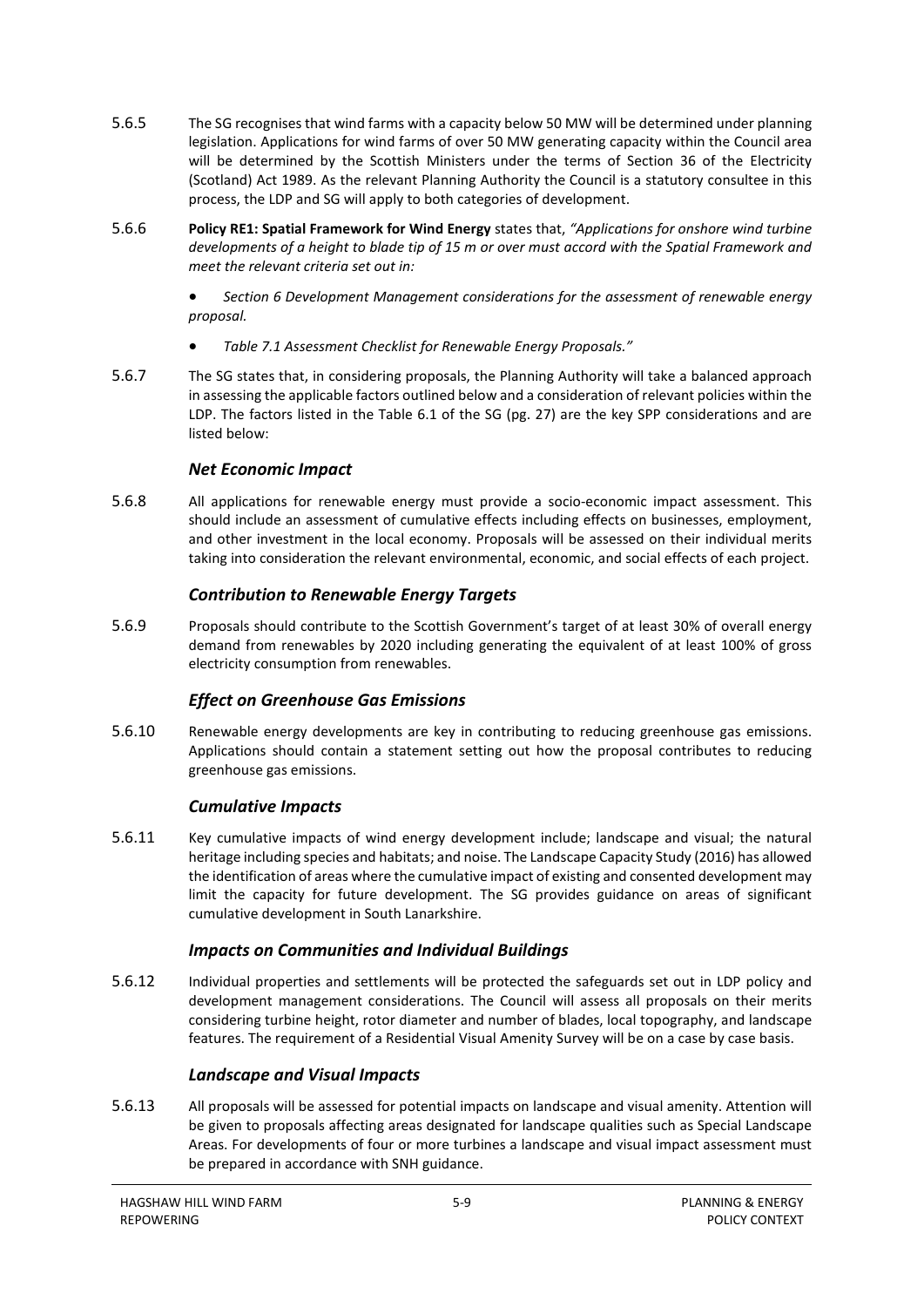#### *Effects on the Natural Heritage including Birds*

5.6.14 All types of renewable energy development must accord with the specific policies for international and national designations set out in SG 9: Natural and Historic Environment. Proposals should take account of further guidance within the SG including existing biodiversity strategies and designations, protected species, bird sensitivity and the cumulative impact on natural heritage of development.

#### *Impacts on Carbon Rich Soils*

5.6.15 Developers are expected to follow best practice for minimising carbon emissions and disturbance of peat. If a wind energy development is located in areas of peat, a detailed peat survey will be required.

#### *Public Access*

5.6.16 Impacts on renewable energy developments on core paths and other access network routes require to be fully assessed and if appropriate mitigation measures identified. Proposals should also account for the importance of wind farm array road networks for recreational access purposes and for the potential to extend the access network provision for local communities.

#### *Impacts on the Historic Environment*

5.6.17 All proposals will be assessed for their impact on the historic environment. The policies in the LDP for the protection of the historic environment provide an adequate basis for assessing renewable energy proposals. Applications for renewable energy should identify historic assets and consider direct and indirect impacts.

#### *Impacts on Tourism and Recreation*

5.6.18 The SG seeks to ensure that wind energy development will not adversely impact upon views from key tourist routes and attractions.

#### *Impacts on Aviation and Defence Interests*

5.6.19 All proposals will be assessed for their impact on aviation and defence interests. The Council will continue to assess wind energy proposals on a case by case basis. Developers of wind turbines are advised to engage at an early stage with relevant consultees to determine the nature of any issues and identify possible mitigation.

#### *Impacts on Telecommunications and Broadcasting Installations*

5.6.20 Wind turbines must take account of radio, television, telecoms, and other communication systems to ensure that transmission links are not compromised.

#### *Impacts on Road Traffic*

5.6.21 Road and traffic impacts require to be identified in the application submission. Where appropriate, pre-application discussions should be held with relevant parties and a transport assessment will be required for wind farms of three or more turbines.

#### *Effects on Hydrology, the Water Environment and Flood Risk*

5.6.22 Applications for wind energy should hold pre-application consultations with Scottish Water and where appropriate submit a Water Quality Management Plan pre-construction. The Council's Flood Risk Management requirements must be adhered to, including providing details and information on Sustainable Drainage Design (SuDS) and flood risk where relevant.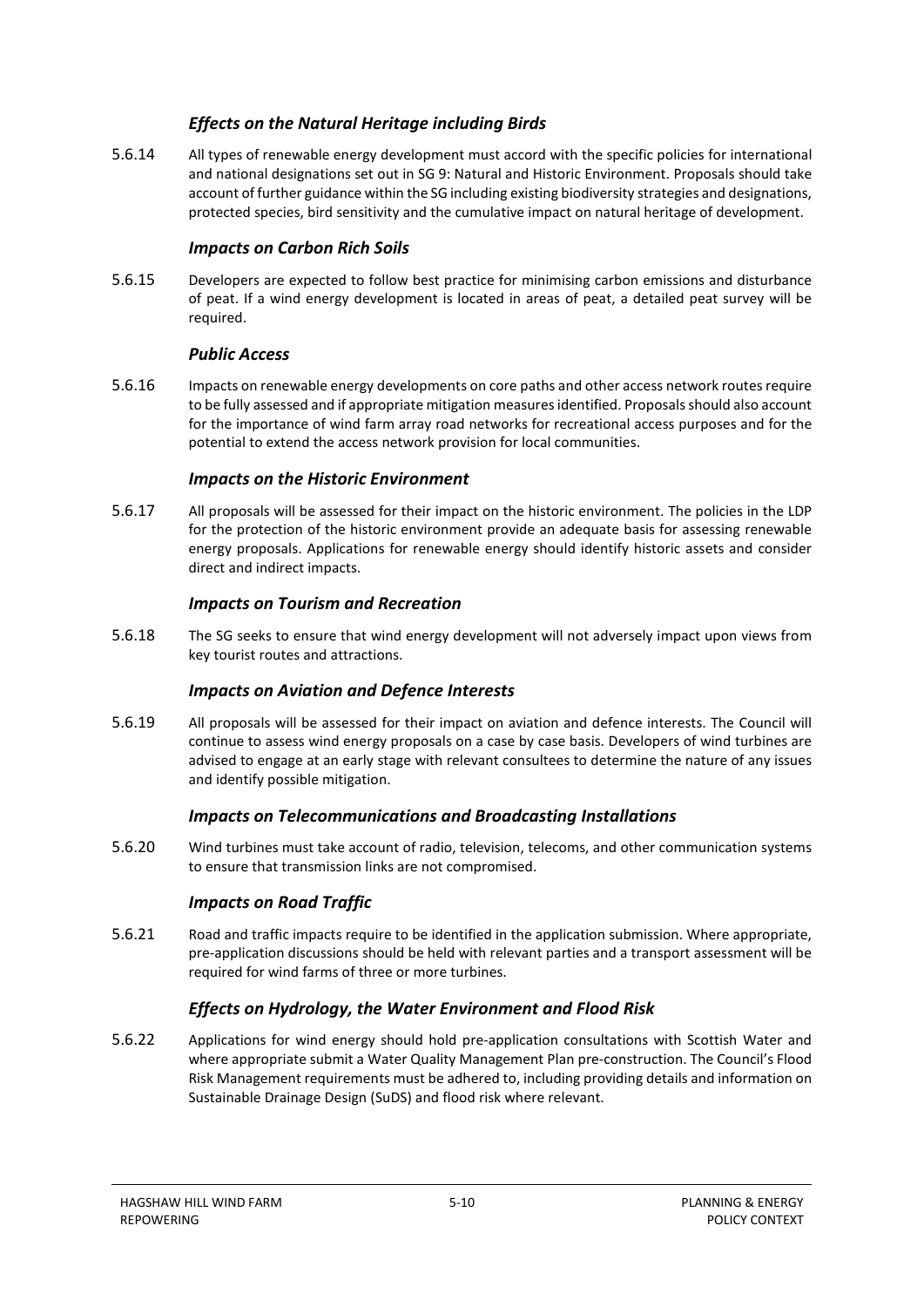#### *The Need for Conditions Relating to the Decommissioning of Developments*

5.6.23 Developers are required to satisfy the Council that the plan for decommissioning and restoration of the proposed development is robust and any consent granted will require to have a decommissioning and restoration condition attached.

#### *Opportunities for Energy Storage*

5.6.24 Energy storage allows renewable energy to be captured and stored. These technologies are developing, however further investment in research and development is required. The Council anticipates more developments of this nature will come forward and they will deal with proposals on a case by case basis.

#### *The Need for a Robust Rlanning Obligation to Ensure that Operators Achieve Site Restoration*

5.6.25 In addition to decommissioning and restoration plans, the Council requires a financial bond or guarantee to be put in place to ensure that all the expected costs of the proposed decommissioning phase are met.

### <span id="page-12-0"></span>5.7 South Lanarkshire Landscape Capacity Study for Wind Energy

- 5.7.1 The South Lanarkshire Landscape Capacity Study for Wind Energy (SLLCS) adopted in February 2016 is a technical study which supports and informs the SG for Wind Energy. The study supersedes two previous capacity studies informing earlier SG. The SLLCS has been prepared considering policy changes in SPP (2014) and to address increasing development pressure for wind energy in the local authority area.
- 5.7.2 The SLLCS considers the capacity of South Lanarkshire's landscape to accommodate wind energy development. The study is based on an assessment of both landscape sensitivity and the value of different landscape character types in South Lanarkshire. The SLLCS outlines where there is existing capacity and where significant protection from further development may be required through the development management process.
- 5.7.3 The Council highlights that this study is a strategic level document, providing context for the capacity and cumulative effects of existing and potential wind development, and that no site-specific conclusions should be drawn from it. In addition, all wind energy proposals should be considered on a site by site basis, considering unique locational and design characteristics as well as their strategic context. All proposals should be subject to appropriate landscape, visual, environmental, and cumulative impact assessments.

## <span id="page-12-1"></span>5.8 South Lanarkshire Tall Wind Turbines: Landscape Capacity, Siting, and Design Guidance (Draft)

- 5.8.1 The South Lanarkshire Tall Wind Turbines: Landscape Capacity, Siting and Design Guidance (SLTWT) (2017) is an addendum to the SLLCS (2016) which focuses on the capacity of the landscape in South Lanarkshire to accommodate taller turbines, and provides further guidance on local siting and design. This study supplements the SLLCS and should be read in conjunction with it.
- 5.8.2 This study proposes two new size categories of turbines beyond those noted in the SLLCS; 120m to <150m and 150m to ca. 200m. The guidance focuses on the effects of the tall turbines on a) the landscape and, b) the appropriate levels of landscape change to be accommodated. In addition, this study highlights key issues associated with larger turbines; horizontal and vertical scale, aviation lighting, extensions and siting near smaller turbines, and repowering.
- 5.8.3 In relation to horizontal and vertical scale, the guidance notes that large turbines are best suited to landscape types of the largest scale, with gradual slopes, indistinct landforms, simple patterns and few or no smaller scale elements or features. Within the SLLCS (2016) three landscape character types were identified as having underlying capacity for 120m+ turbines; Plateau Moorlands, Rolling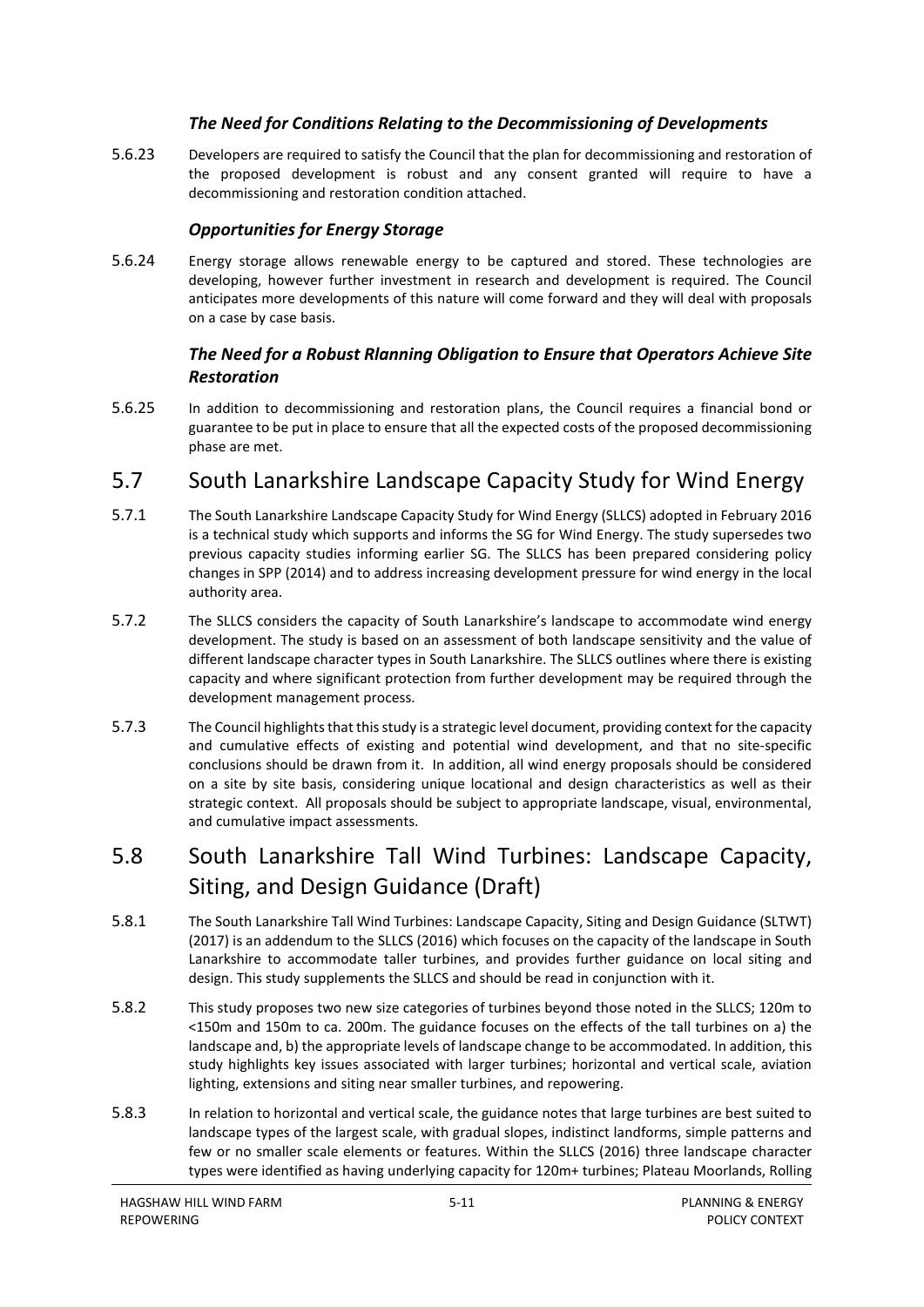Moorlands, and Southern Moorlands. The study notes that these areas are likely to best accommodate taller turbines of 150-200m in height.

- 5.8.4 The guidance highlights that the Civil Aviation Authority require all structures of 150m or greater to have medium intensity steady red lights mounted on top of the nacelle allowing 360° visibility, with three lower intensity lights mounted on the tower at half nacelle height. The SLTWT notes that the effects of aviation warning lighting for wind turbines is an increasingly frequent consideration as turbines increase in height. This study notes this is due to aviation lighting extending the landscape and visual effects of a development into low light periods.
- 5.8.5 The SLTWT also provides guidance on extensions and siting near smaller turbines as this can make a development appear uncoordinated or unbalanced, as well as influencing perception of distances or perspectives. In relation to repowering, it is expected that many repowered sites will propose taller turbines over 150m in height. The generic considerations of scale, lighting and size contrast covered by the SLLCS will apply. This study notes situations which repowering may create; larger turbines with slower moving blades can present a less cluttered appearance, larger area is required to accommodate a windfarm, larger turbines have wider visibility and will be more prominent, aviation lighting will be required, and, larger turbines require larger scale infrastructure including access.
- 5.8.6 The SLTWT provides brief guidelines with regards to the location of tall turbines but does not provide guidance on landscape sensitivity. Notably in relation to repowering the guidance states that:

*"Most of the areas in which the [tall] turbines could be most comfortably located either already host substantial wind energy development, or have similar developments consented. Turbines vary between 55m and 149.9m height. The addition of larger turbines could therefore often be, or at least perceived as, an extension to an operational or consented windfarm, or would be a repowering exercise, replacing existing turbines at the end of their commercial or consented life"*.

### <span id="page-13-0"></span>5.9 The Emerging Development Plan

- 5.9.1 The Council is currently preparing a new LDP for South Lanarkshire which will replace the existing LDP (2015). The proposed LDP2 (pLDP2) and supporting documents including the SG on Renewable Energy were published for consultation on 27 July 2018 for a period of eight weeks. The closing date for representations was 21 September 2018.
- 5.9.2 The pLDP2 is made up of two volumes. Volume one provides an overview of the main policies within the plan, and volume 2 provides detailed policy guidance to be used when assessing planning applications.
- 5.9.3 The overall strategic vision of the pLDP2 is to: "*Promote the continued growth and regeneration of South Lanarkshire by seeking sustainable economic and social development within a low carbon economy whilst protecting and enhancing the environment*" (Pg. 9).
- 5.9.4 LDP2 supports development which will help to meet Scottish Government targets of 50% of Scotland's heat, transport and electricity consumption being supplied by renewable sources by 2030 (Pg.14).
- 5.9.5 Paragraph 3.19 of the pLDP2 states that: "*the plan recognises the need for the location and design of new developments to respond and adapt to meet the challenges of climate change, whilst having regard to the need to pursue growth and regeneration*."
- 5.9.6 Renewable energy is referenced in Policy 2: Climate Change, in that new proposals should seek to help meet Government targets relating to climate change and reducing greenhouse gases by ensuring that they utilise renewable energy sources.
- 5.9.7 On pg. 46 the pLDP2 acknowledges that onshore wind is the most significant renewable energy sector within South Lanarkshire, and that the Council has taken a positive approach to accommodating such development in line with Scottish Government targets.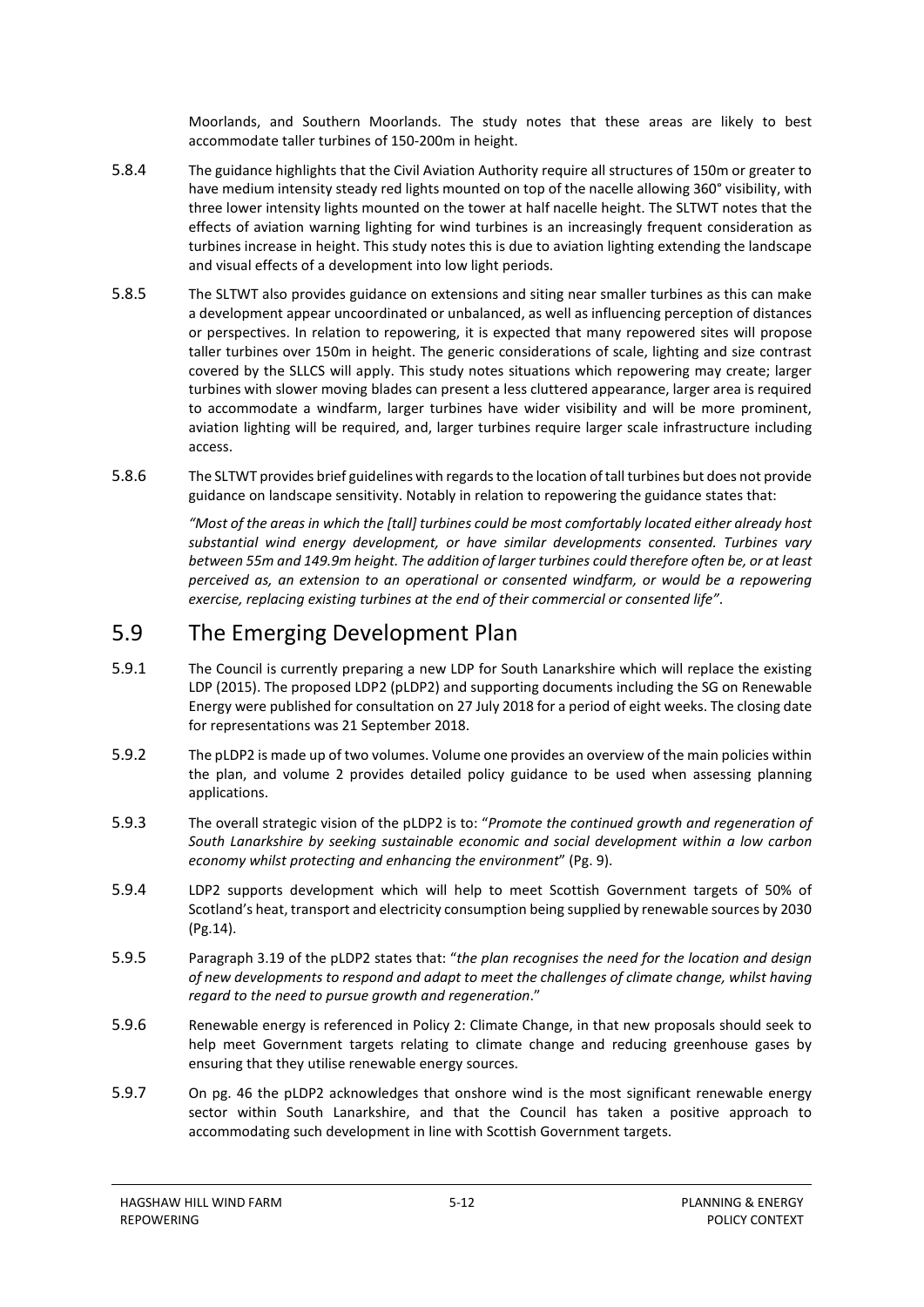- 5.9.8 The pLDP2 acknowledges that the repowering of onshore wind development is becoming more significant as developments mature. Repowering can result in additional environmental impacts therefore the policies outlined within LDP2 will equally apply to repowering proposals.
- 5.9.9 As with the existing LDP, the pLDP2 has a policy entitled 'Policy 18 Renewable Energy' which sets out the overall approach to the assessment of proposed renewable energy infrastructure developments, and includes a Spatial Framework for Wind Energy development.
- 5.9.10 The pLDP2 contains a wide range of policies. However, as noted, the plan is subject to consultation and the draft policies could be subject to change before the plan is finalised. In terms of the two most relevant policies, namely draft Policy 2, and Policy 18, these are set out below.
- 5.9.11 **Draft Policy 2: Climate Change** aims to support Scottish Government targets and supports development which is: sustainably located, reuses vacant or derelict land, and utilises renewable energy among other considerations.
- 5.9.12 **Draft Policy 18: Renewable Energy** states that: "*Applications for renewable energy infrastructure developments will be supported, subject to an assessment against the principles set out in the SPP, in particular, the considerations set out at paragraph 169. The Spatial Framework for Wind Energy set out in Table 7.2 and shown on Figure 7.1 applies to applications for wind energy developments of 15m or greater in height, including extensions and repowering proposals*." In addition, all renewable energy proposals shall be assessed against relevant criteria set out in the Assessment Checklist for Renewable Energy Proposals in Volume 2. Development must also accord with policies in the LDP.

### <span id="page-14-0"></span>5.10 Emerging Supplementary Guidance

- 5.10.1 As noted above, as part of the Council's consultation on the pLDP2 a draft SG in relation to wind energy development has been issued for consultation purposes. The purpose of the SG is to provide further detail in support of the development management considerations in Policy 18 'Renewable Energy' within the pLDP2.
- 5.10.2 As above, the pLDP2 and supporting documents including the SG on Renewable Energy were published for consultation on 27th July 2018 for a period of eight weeks. The closing date for representations was 21st September 2018.
- 5.10.3 The draft SG supplements the renewable energy policies within pLDP2 by providing more detailed policy guidance for wind energy and other renewable developments. Policy RE1 in Volume 2 relates to the assessment of proposals for renewable energy developments.
- 5.10.4 The principal topics in Chapter 5 of the SG which form the development management considerations are based on SPP, and there is minimal change from the requirements of the extant SG.
- 5.10.5 As with the pLDP2, the draft SG may well be subject to change as a result of the consultation exercise: adoption is not expected until 2020.

### <span id="page-14-1"></span>5.11 Conclusion

- 5.11.1 This chapter has set out the legislative background, the national energy policy, and the national and local planning policies and guidance relevant to the consideration of the Section 36 application and the deemed planning permission. It provides an objective summary of the energy and planning policy considerations that have been taken into account in the preparation of the EIA Report in order to ensure that it provides the appropriate information for the consideration of the application.
- 5.11.2 As noted, the policy appraisal for the Proposed Development is contained in a separate Planning Statement.